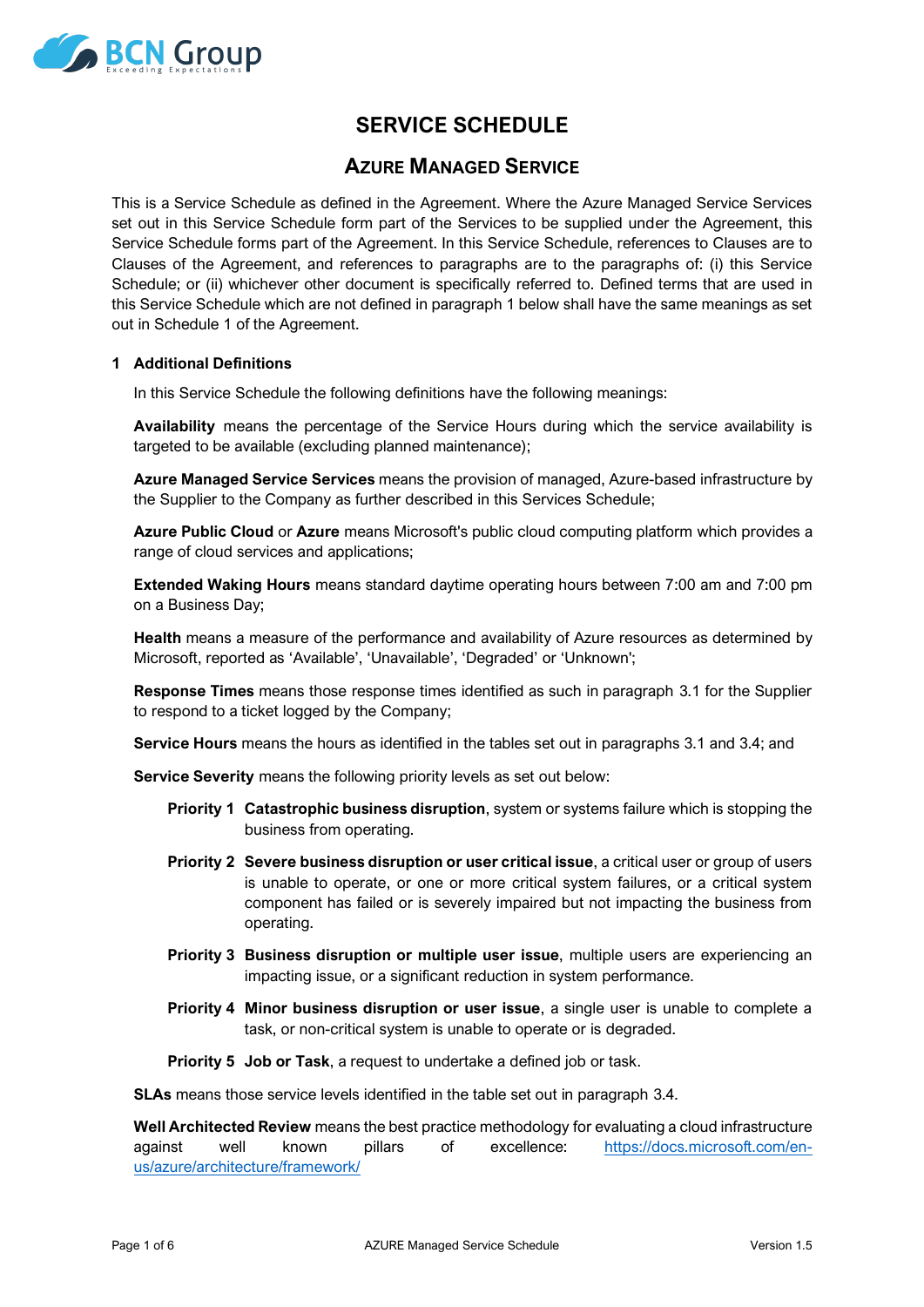

#### **2 Azure Managed Service— Service Scope and Description**

- 2.1 This Azure Managed Service is provided to the Company for so long as the Agreement remains in force in accordance with the terms of the Agreement and the Supplier's Acceptable Use, security and access policies and procedures.
- 2.2 The provision of the Azure Managed Service Services is subject
	- (a) to payment by the Company of the Supplier's Charges for installation and support services, as set out in the Order form or as subsequently agreed between the parties from time to time; and
	- (b) payment by the Company of the Microsoft Azure Subscription charges that are incurred by the Company against any of the Azure Subscriptions provided under this Service.
- 2.3 The provision of the Azure Managed Service is subject to the Supplier delivering an 'audit and onboarding service' which will determine any remedial actions which would need to be addressed prior to the Azure Managed Service Services going live. Any remedial actions will be discussed with the Company, and where the Supplier is required to undertake additional works as a result of the audit and onboarding service the Supplier will be entitled (in its sole discretion) to charge the Company for such additional work. The audit and onboarding service is included in the Charges listed in the Order form.
- 2.4 In agreeing to this Service Schedule the Company confirms that they have read and accepted, and agree to record their acceptance as directed by the Supplier during the onboarding process, the terms set out in the "Microsoft Customer Agreement", or any document which may replace this document, as is available from Microsoft and may be amended by Microsoft from time to time. The Company also confirms their understanding of the relevant Microsoft Acceptable Use Policy and the implications of any violation of this policy, which includes immediate suspension of any tenant.
- 2.5 The Supplier will:
	- (a) design, set up, and configure an Azure-based infrastructure for the Company in accordance with best-practice guidelines as defined in the Statement of Work, and / or in the Order form (as applicable). If the Statement of Work or the Order form (as applicable) does not require the Supplier to provide any such design, set up, and configuration activity, the Supplier will not be required to undertake such activities;
	- (b) create and or migrate and manage the Microsoft Azure tenant, accounts and Azure subscriptions;
	- (c) attach existing Azure subscriptions, subject to agreement, to consolidate into the new single billing arrangement, as defined in the Statement of work;
	- (d) manage and deliver billing for all Azure Managed Service Services ;
	- (e) act as a single point of contact for billing enquiries;
	- (f) act as a single point of escalation for all of the Azure Managed Service Services that the Supplier provides as the Company's Microsoft Cloud Solution Provider;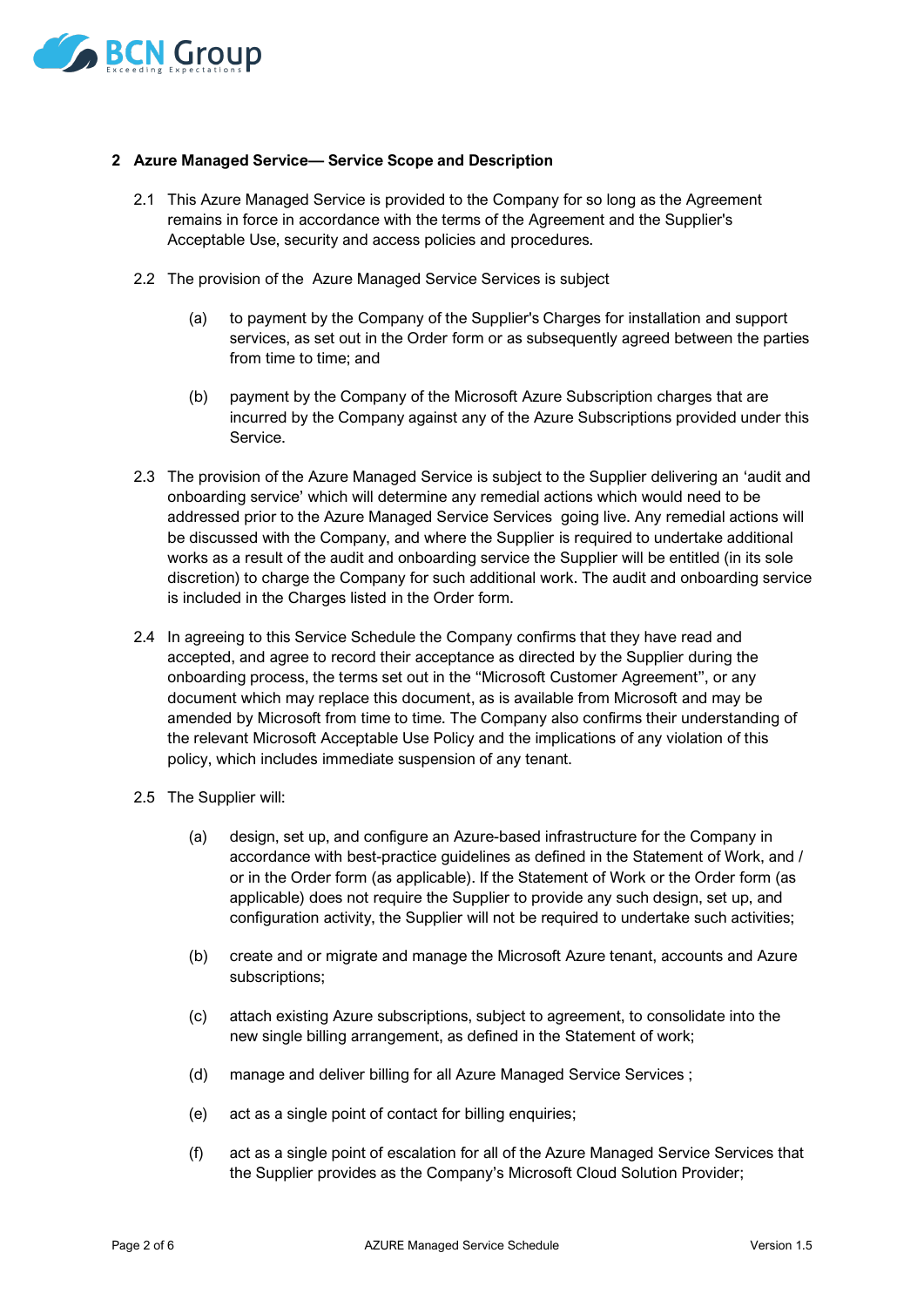

- (g) where 'Azure Advanced Management' is specified in the Order the Supplier will:
	- (i) agree key monitoring metrics and thresholds against which resources will be measured. Where company-specific metrics are not agreed, these will follow the Suppliers monitoring best practice and standards.
	- (ii) agree and deploy Azure tags that will enable monitoring, and agree compliance policies and manual review periods against which the Supplier will onboard new resources into the monitoring platform.
	- (iii) configure Azure Monitor and/or the Suppliers external monitoring platform where appropriate. Configure thresholds and alerts to be delivered to the agreed BCN Group or customer platform
	- (iv) apply at service take on and subsequently manage agreed Azure-specific security policies, such as enabling Azure storage encryption, subject to acceptable use;
	- (v) apply at service take on and manage agreed governance policies, such as restricting or reporting on deployment to specific Azure regions, allowed SKUs, disaster recovery capabilities DR.
	- (vi) agree and apply budget alerts against supported subscriptions initial consultation with the Company to set appropriate resource, usage and cost thresholds;
	- (vii) monitor usage and consumption and alert the Company when thresholds are approached or exceeded
	- (viii) provide on a monthly basis a cost analysis report showing the breakdown of cost in relation to thresholds agreed with the Company
	- (ix) provide on a quarterly basis
		- (A) technical breakdown of cost analysis a cost optimisation review of any existing thresholds and reapply or set appropriate resource, usage and cost thresholds, as agreed with the Company
		- (B) a breakdown of infrastructure compliance measured against the baselines set at service take on
		- (C) specialist advice targeted to resolve infrastructure cost, compliance and performance issues as raised by the Company in previous Service Improvement meetings
- (h) where 'Azure Technical Architect Services' is specified in the Order the Supplier will:
	- (i) at service take on, perform a Well Architected Review to Microsoft and the Suppliers best practices. Report on conformity to the key pillars of architectural excellence: Reliability, Security, Cost Optimisation, Operational Excellence, Performance Efficiency
	- (ii) at service take on, undertake an objective setting workshop with the Company, producing a cloud transformation roadmap to guide future change and platform improvements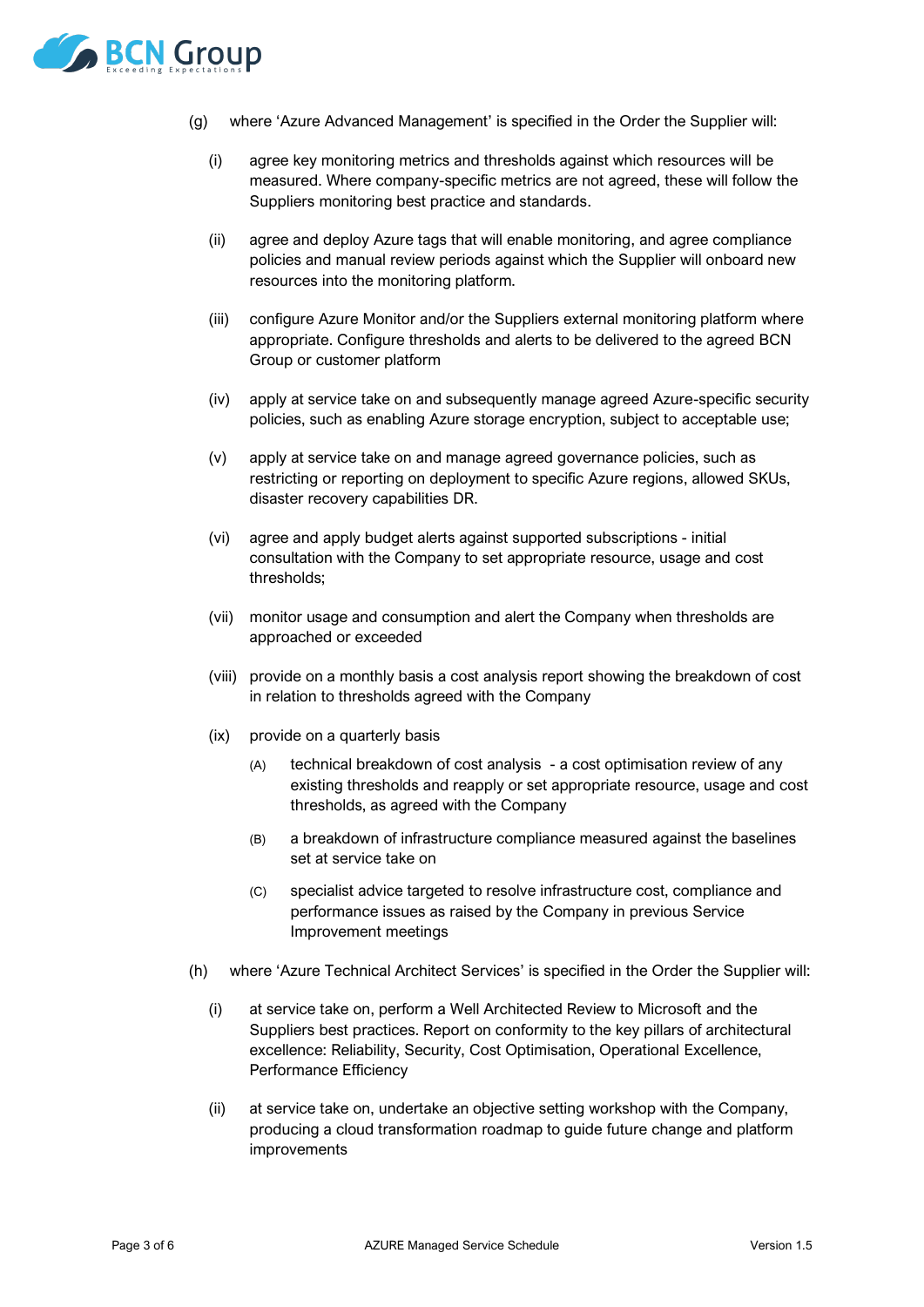

- (iii) provide on a quarterly basis
	- (A) technical progress report against Cloud Transformation Roadmap Review of Cloud Motivators, Cloud Adoption Milestones and Service Family investment
	- (B) technical performance optimisation and security review report detailing findings, measured against the service take on Well Architected Review as a baseline
	- (C) cloud health and capacity review report detailed findings against cloud health and capacity indicators identified during the Well Architected Review
	- (D) Horizon scanning of new and relevant general availability cloud products and resources.
- (iv) provide on an annual basis
	- (A) Well-architected review and Cloud scoring improvements based on initial Cloud Scoring benchmarks.
	- (B) Re-onboarding on TAS with the exclusion of tagging and discovery.
- (i) Any support for Services running in the Azure subscription will be detailed in the Order form and in the associated Service Schedules.
- 2.6 The Supplier will not:
	- (a) outside Extended Waking Hours:
		- (i) perform any sync of Azure Active Directory with existing active directories (this may be provided by the Supplier at an additional cost to the Company (at the Supplier's sole discretion)); or
		- (ii) integrate the Azure tenant with the Company's existing active directories as part of the Azure Managed Service (this may be provided by the Supplier at an additional cost to the Company (at the Supplier's sole discretion));
	- (b) provide any installation re-installation, upgrade or patching of any of the resources consumed within the subscription(s), such activities may be provided under other Services provided by the Supplier, or be provided by the Supplier at an additional cost to the Company (at the Supplier's sole discretion);
	- (c) provide application level or operating system level support beyond escalation support to Microsoft of any of the resources consumed within the subscription(s), such activities may be provided under other Services provided by the Supplier, or be provided by the Supplier at an additional cost to the Company (at the Supplier's sole discretion);
	- (d) be liable for the availability and security of any Company data held in Azure, except to the extent provided for by any additional backup, disaster recovery, or similar service provided to the Company by the Supplier;
	- (e) be liable for any licensing and associated charges for software or services that are running on or associated with any of the Services provided under this Schedule, unless such Licenses have been provided by the Supplier and are listed on the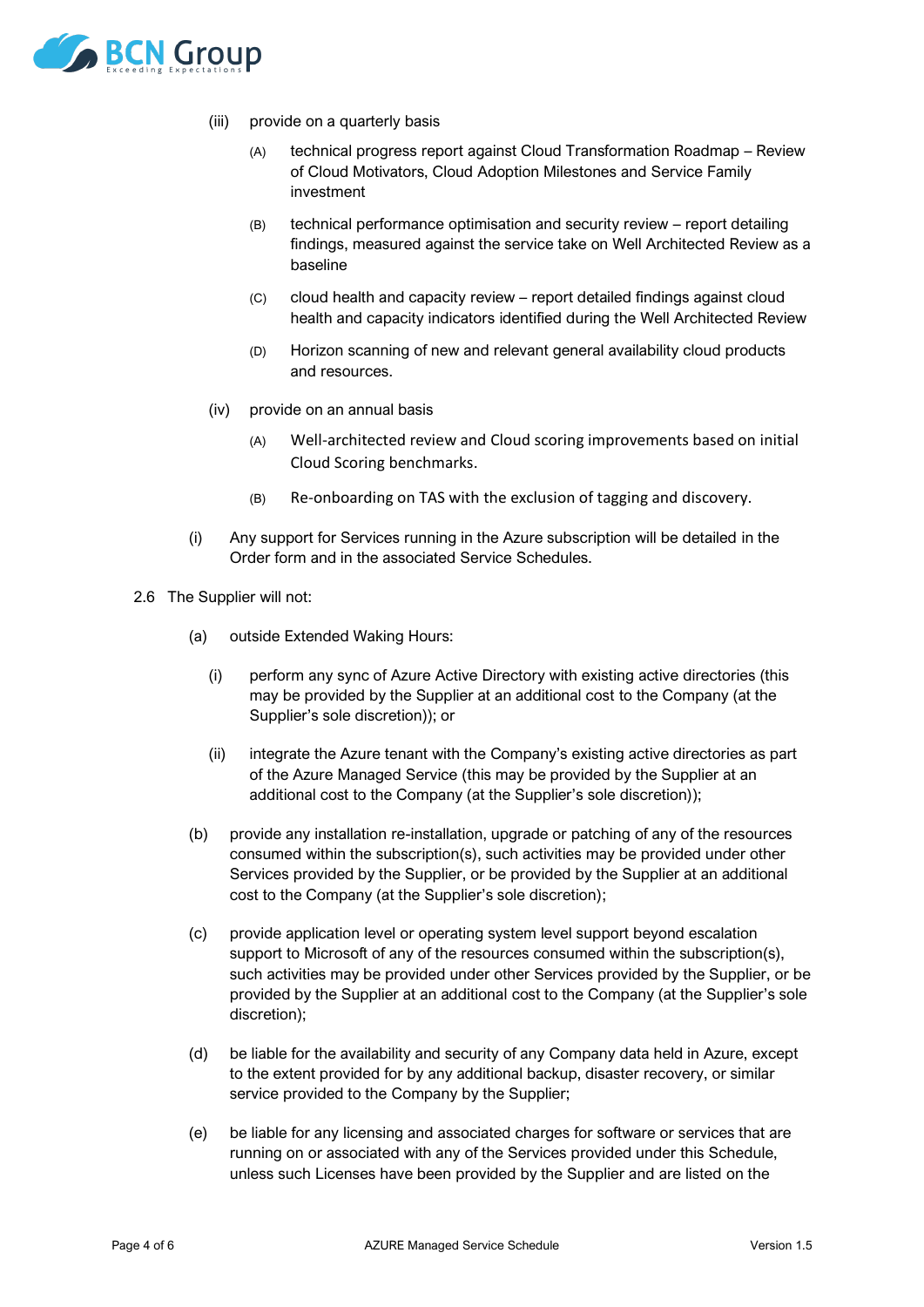

Order form. Should it be deemed by an appropriate authority that the Supplier is liable for any licensing, the Company agrees to pay for such licensing unless they are able to prove that the Supplier installed the software without the Company's permission.

- (f) provide any change management, any change will be managed through a defined and chargeable project;
- (g) provide remedial services to restore, repair or perform any activities to deal with any cyber-attack including but not limited to a virus attack, a phishing attack, or a crypto lock attack. Where the Company requests the Supplier to undertake any remedial services the Supplier reserves the right to charge the Company at the Suppliers prevailing rates or at a rate previously agreed; or.
- (h) provide any other activity or service that is not set out in this Services Schedule.
- 2.7 The Company will:
	- (a) take responsibility for carrying out all deployment, configuration, and management of Azure services not provided by the Supplier. The Supplier may take on these tasks at an additional cost to the Company (at the Supplier's sole discretion) or bespoke professional services engagements, outside the scope of this Azure Managed Service;
	- (b) be responsible for the security and availability of all elements of its Azure-based IT not designed, built, or supported by the Supplier;
	- (c) specify the Azure region (location of the cloud-based services and storage) at the time of deployment, from the options made available by Microsoft; and
	- (d) be responsible for ensuring that any data provided by the Company that is hosted on devices that are either supplied or supported by the Supplier will not be in breach of any Law or contractual obligation of the company in the chosen region or regions.

## **3 Service Levels and Response Times**

<span id="page-4-0"></span>3.1 The Supplier will use its reasonable endeavours to deliver the following Response Times as set out in the table.

| <b>Service Severity</b> | <b>Service Hours</b>                                                       | <b>Response Times</b> |
|-------------------------|----------------------------------------------------------------------------|-----------------------|
| Priority 1              | <b>Extended Waking Hours</b>                                               | Within 30 minutes     |
| Priority 1              | Waking<br>Outside Extended<br>Hours (where specified in the<br>Order form) | Within 60 minutes     |
| Priority 2              | <b>Extended Waking Hours</b>                                               | Within 60 minutes     |
| Priority 3 or 4         | <b>Extended Waking Hours</b>                                               | Within 60 minutes     |
| Priority 5              | <b>Extended Waking Hours</b>                                               | Within 4 hours        |

- 3.2 Where a ticket is logged out of the defined Service Hours the Response Time shall apply from the start of the Service Hours of the next Business Day.
- 3.3 Where a ticket is logged during the defined Service Hours the clock does not continue outside of the Service Hours, and will resume during the Service Hours of the next Business Day.